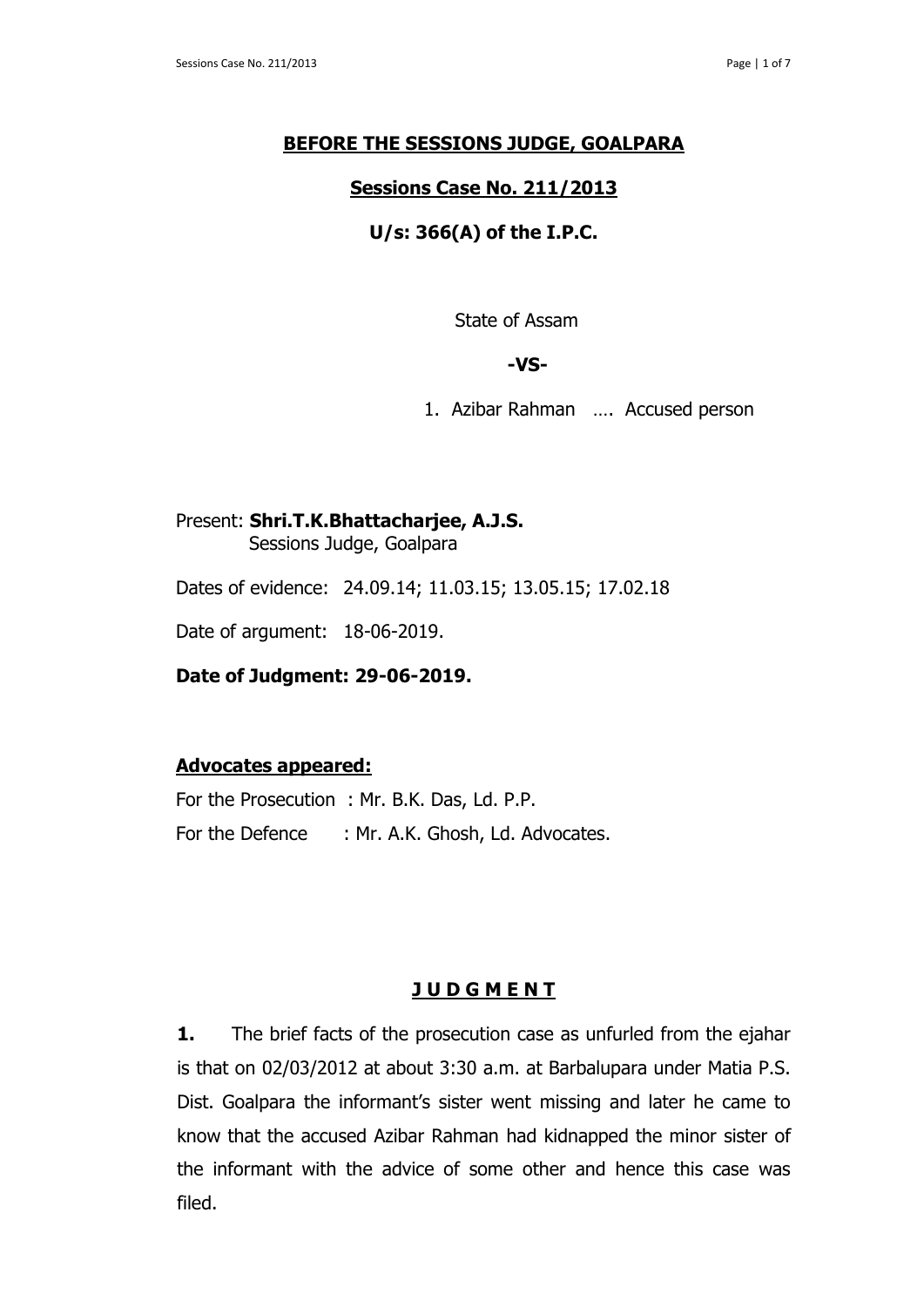**2.** On receipt of information to that effect the police registered a case vide AHTU P.S. Case no. 19/2012 u/s 366(A)/34 of the IPC and after the investigations were completed the police submitted a charge-sheet against the above-named accused person u/s 366(A) of the IPC sending him up for the purpose of trial.

**3.** Thereafter, on appearance of the said accused person before the learned Committal Court the relevant copies were furnished to him and the case was committed, and subsequently, this Court was pleased to frame a charge u/s 366(A) of the IPC against the accused Azibar Rahman on 27-08-2013 and the contents of the said charge was also read over and explained to the accused person to which he pleaded not guilty and claimed to be tried. Accordingly, the trial of this case commenced.

**4.** In the course of the trial, 5(five) witnesses were examined in support of the prosecution case which included the informant, the victim, the Medical Officer and also the Investigating officer of this case and on conclusion of the prosecution evidence, the examination of the accused person u/s 313 Cr.P.C. was conducted and his statements were recorded during which he declined to adduce any evidence in his defence.

**5.** Thereafter, the arguments of the Ld. respective counsels of both the sides were heard and the entire evidence in the case record was duly perused in order to determine the matter at hand. The Ld. Counsel for the accused submitted the following decisions in support of his arguments which were also perused:-

(a) Sunil –vs- State of Haryana, Crl. Appeal No. 2308/09 decided on 04-12-09 by the Hon'ble Supreme Court of India.

(b) 2017 (2) Gauhati Law Journal 76.

### **6. POINTS FOR DETERMINATION:**

(i) Whether on or about the 02/03/2012 at about 3:30 a.m. at night at Barbalupara under Matia P.S. Dist. Goalpara the accused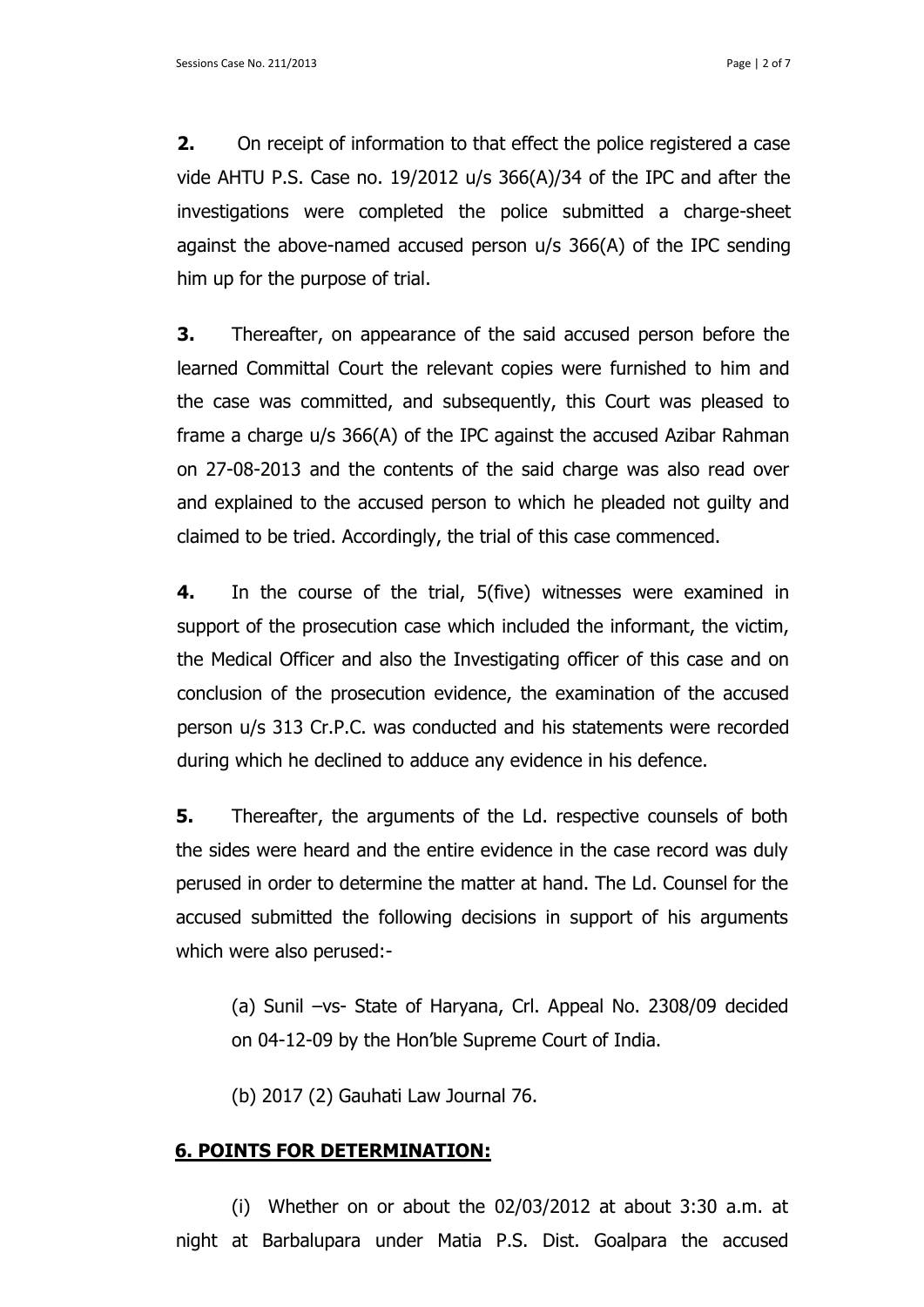kidnapped or abducted the sister of the informant with intent that she may be compelled or knowing it to be likely that she will be forced or seduced to illicit intercourse with another person, as alleged?

#### **DISCUSSION, REASONS AND DECISION :**

**7.** The PW-1 was the informant who had filed the ejahar, the Ext.-1 informing the police about the occurrence and from his testimony it is found that his sister Ajmina, the victim of this case, went missing one night and later, he came to know that the accused had taken her away by force. His testimony also shows that his sister was studying in Class IX at that time and she was aged about twelve years. The PW-1 also stated in his examination in chief that his sister told him that the accused had taken her away by force. His cross examination shows that no documents like birth certificate or school certificate of the victim were submitted to the police. His cross examination also shows that his sister co-habited with the accused for some time and thereafter, there was a divorce between them.

**8.** The PW-2 was the mother of the victim and also the mother of the informant and from her testimony, it is found that her daughter was studying in Class IX and aged about twelve years during the occurrence at which time she went missing and later, this witness came to know that the accused had taken her away. Her testimony also shows that her daughter told her that the accused had taken her away. Her cross-examination shows that the birth certificate or school certificate with respect to the age of the victim were not submitted to the police and this witness also could not say the specific day, date or year of the birth of her daughter, the victim of this case. She also stated that the accused and the victim cohabited with each other for some time.

**9.** The PW-3 was the victim Ajmina Khatun and from her deposition before the court, it is found that she was a student of Class IX during the occurrence and one night, the accused took her away by force and dragged her into a car and took her to Mankachar and kept her there for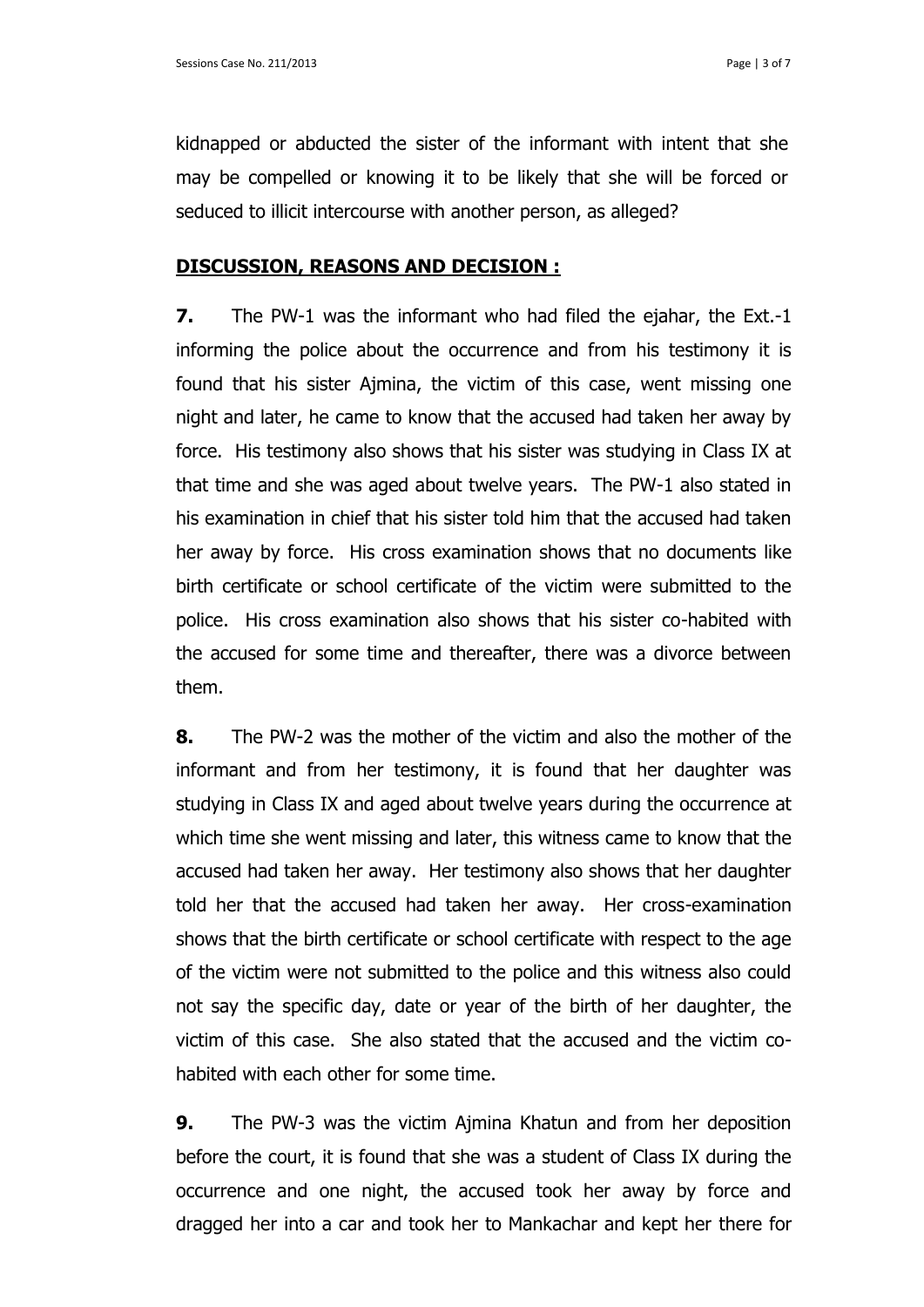about a month in the house of another person. Her cross examination shows that she raised hue and cry and according to her, nobody else was there in her house and her parents had gone to the house of her elder sister which fact was contradicted by the other witnesses, namely the PW-1 & PW-2 who stated that they were at home with the PW-3 during the occurrence. Her cross examination shows that she did not raise any hue and cry when she was allegedly dragged by the accused to the car which was kept waiting at a distance. She also stated that she did not disclose the matter to anybody at Mankachar where she lived for about a month. She also could not say her exact age at the time of occurrence. Her cross examination also shows that a Kabin-Nama was executed between the accused and her but she could not say whether she was married to the accused or not though she stated that there was a divorce between her and the accused. Her cross examination shows that after the divorce, she was married to another person. She also admitted that as she was having a love affair with the accused, she eloped with him on the date of occurrence and thereafter, they were married and lived together as husband and wife. She further admitted that she stated before the court that she went with the accused voluntarily and that there was no fault on the part of the accused. This witness however did not mention anything about disclosing the fact of being taken away by the accused to the PW-1 and the PW-2.

**10.** The PW-4 was the Medical Officer who examined the victim on 9.4.2012 at Goalpara Civil Hospital and found the age of the victim to be below eighteen years. The medical report, the Ext.-3, shows that there was no sign of recent sexual intercourse, no sign of injury over the victim's body, no sign of physical violence over her body and private parts etc. and from the cross examination of this witness it is found that the age of the victim was only quoted approximately which according to the PW-4 may vary by two years on either side.

**11.** The PW-5 was the police official of Goalpara AHTU Police Station who took part in the investigation of this case and he had collected the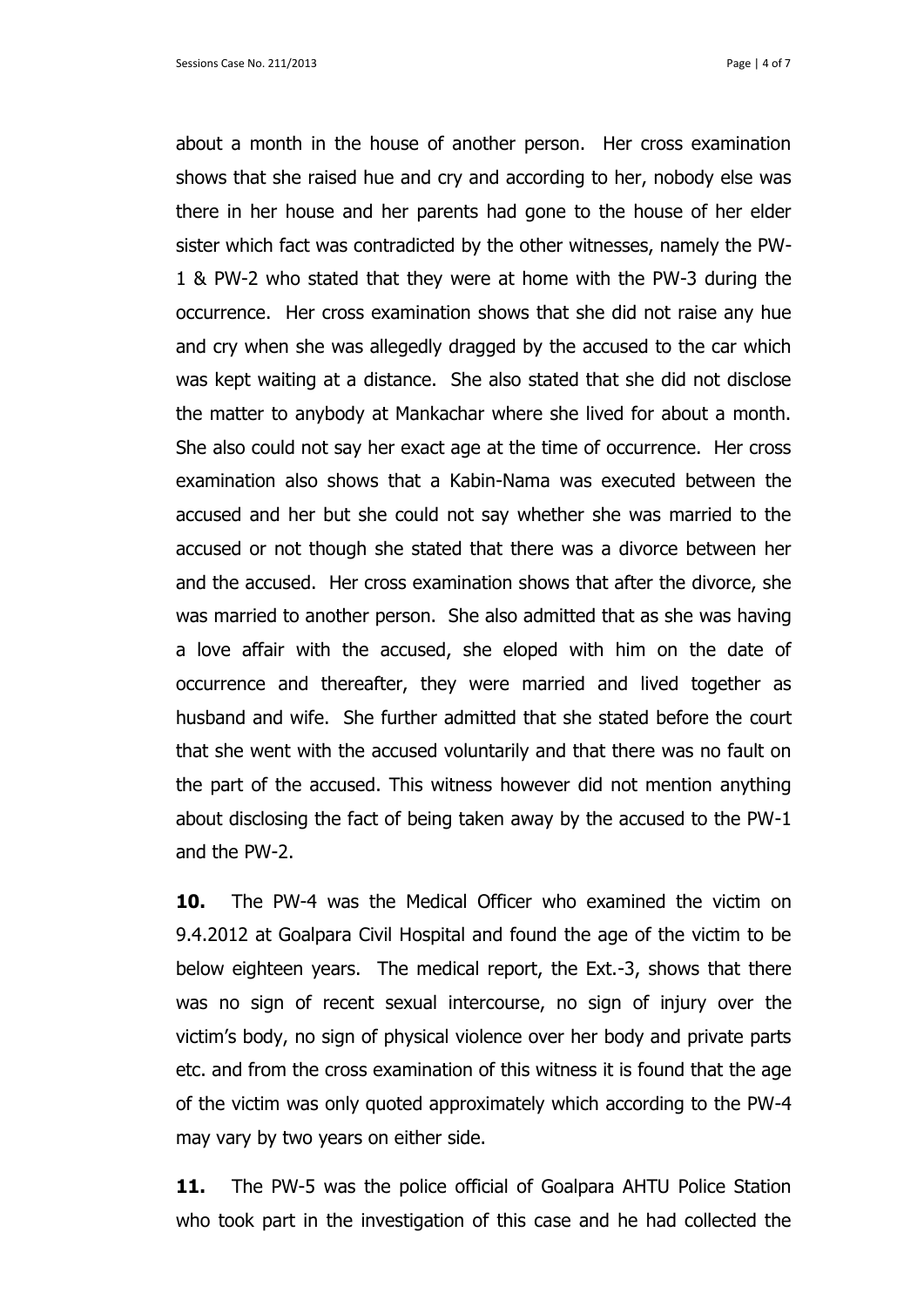medical report and also submitted the charge-sheet against the accused vide Ext.-4. His cross examination reveals that he did not seize any age certificate of the victim girl in connection with this incident.

**12.** The prosecution side did not examine any other witnesses and in the course of arguments, the learned counsel for the prosecution submitted that the deposition of the victim may be scrutinized very carefully and thereafter, an appropriate decision may be arrived at. On the other hand, the learned counsel for the accused submitted that the prosecution case is full of loopholes and inconsistencies and the age of the victim could not be established by the prosecution and moreover, the evidence on record clearly shows that the victim voluntarily eloped with the accused and therefore, the accused deserves to be acquitted. The learned counsel for the accused also submitted the decision of the Hon'ble Supreme Court of India in the case of **Sunil Vs. State of Haryana which was decided on 04.12.2009 vide Criminal Appeal No. 2308/09** and also the decision reported in **2017(2) Gauhati Law Journal 76 (Nur Rahman and ors. Vs. State of Assam and anr.)** in support of his submission.

**13.** On a careful scrutiny of the entire materials available in the case record, it is found that the informant (PW-1), the mother of the victim (PW-2) and the victim herself stated that the victim was reading in Class IX at that time and that the PW-1 and PW-2 had stated that the victim was aged about twelve years at the time of the occurrence; but no documents like birth certificate or school certificate etc. of the victim were submitted in support of the age of the victim. On the other hand, during the deposition of the victim, she admitted that there was a love affair between her and the accused and the evidence on record also shows that they were married and co-habited for some time after which there was a divorce between them. The fact that the victim was dragged to a car which was at a distance and thereafter, taken to Mankachar and kept for a month there during which period no hue and cry was raised shows that the victim voluntarily accompanied the accused which is also apparent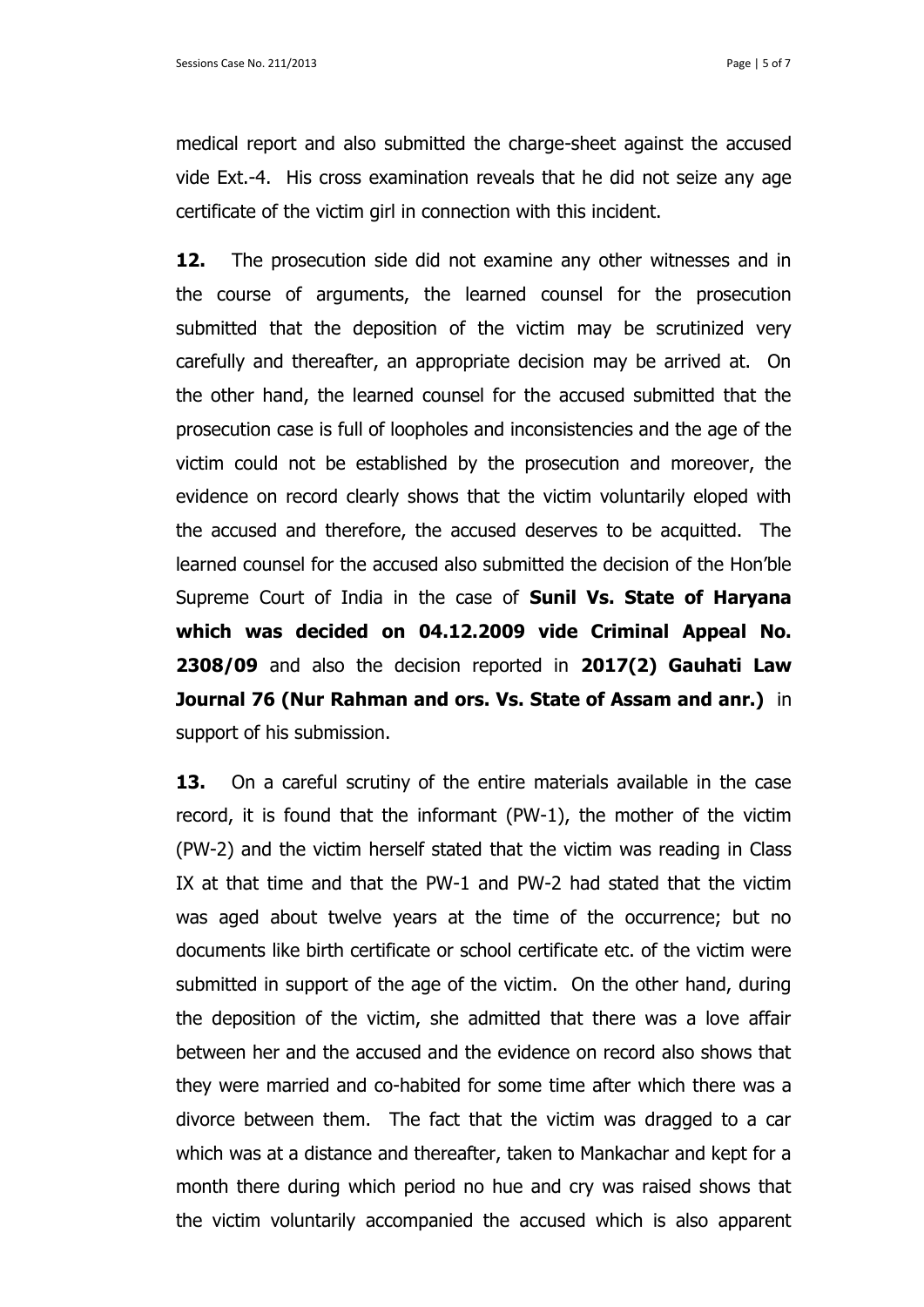from the Ext.-2, the statement of the victim recorded u/s 164 of the Cr.P.C. Further, the PW-1 and the PW-2 both claimed that they were in their house at that time; but the victim (PW-3) stated that she was alone in her house at that time.

**14.** Apart from that, in the instant case, the age of the victim is shrouded in the absence of the school certificate which could have easily been obtained as the victim was studying in school at that time but no documents were brought on record in support of the actual age of the victim and in view of the ratio of law that 2-3 years can be added to the age mentioned by the Medical Officer, I am of the opinion that the prosecution case suffers from numerous infirmities which are severe in nature. Further, the deposition of the victim during the trial shows that she was inconsistent on material aspects with her statement recorded u/s 164 Cr.P.C and on the other hand, no mark of injury or other signs of sexual intercourse or any violence perpetrated on her person or private parts could be established and from the above facts and circumstances, it is apparent that there is a massive dent in the prosecution case and moreover, the admitted love affair between the parties has added more colour to the dark shades in the prosecution case and therefore, taking into account all the above facts and circumstances, I am of the opinion that the prosecution has failed to establish the charge against the accused beyond reasonable doubt and that the ingredients of Section 366(A) of the IPC are very much lacking in the instant case.

**15.** In the result, the accused person named above is not found guilty u/s 366(A) of the IPC beyond reasonable doubt and as such he is acquitted of the said charge and set at liberty forthwith. His bail bond shall however remain in force for the next six months.

**16.** A copy of this judgment shall be forwarded to Ld. District Magistrate, Goalpara and also the Superintendent of Police, Goalpara for their information and necessary action.